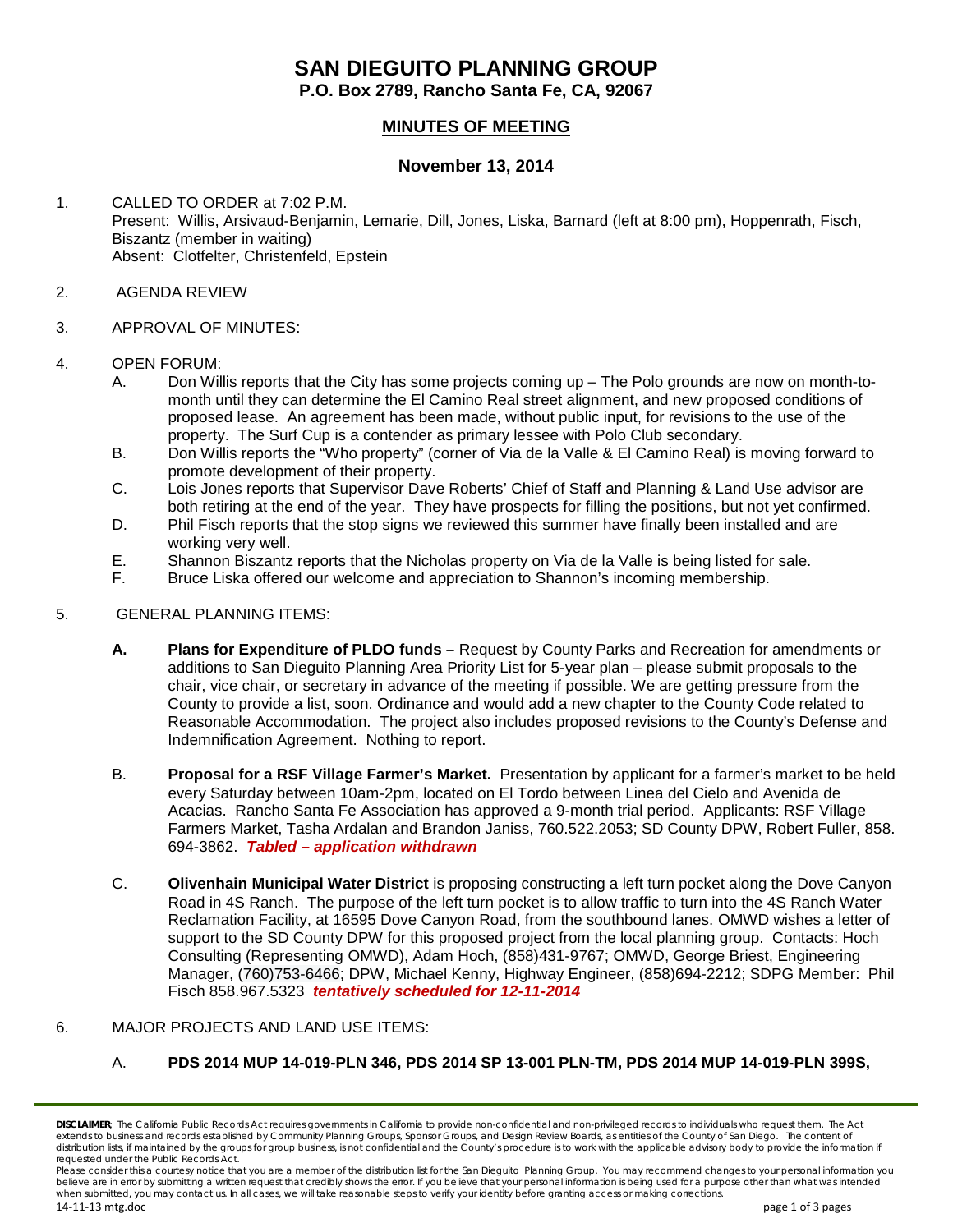**MUP 14-019-PLN 346S – EDEN HILLS** – Administrative Permit for Major Use Permit for sewer system to service 334 homes in proposed Eden Hills development. Applicant: Melissa Krause, Fuscoe Engineering, representative for The Eden Hills Project Owner, LLC; PDS Planner: Beth Ehsan 858-694- 3103; SDPG Member: Kevin Barnard 858-688-1700 *Postponed indefinitely*

- B. **PDS 2014 MUP 14-030 – Verison Double Peak** Major Use Permit request for 12 antennas, 12 remote radio units, and 1 microwave dish antenna on a 45' high monopine. Also proposed is a 11'6" x 16'10" prefabricated equipment shelter on concrete pad and emergency generator housed in a concrete block wall enclosure with stucco wall to match existing building located at 21230 Questhaven Road in San Marcos. Applicant: Margie Sullivan representing Verizon Wireless 760-613-3488; PDS Planner: Melanie Tylke 858-694-3721; SDPG Member: Don Willis 858-481-1535 *Postponed until further notice.*
- C. **PDS 2014 STP 14-005** Site plan for 7,096 sf single family dwelling with 690 sf guest house on previously graded pad, located at 16681 Riding High Way & Coconut Grove Court in The Crosby Estates. No exceptions or waivers are required for this project. APN 267-201-14 Applicant: John Jensen Architects for applicant, Joe Gallagher, 858-756-7426; DPS Planner: Don Kraft 858-694-3856; SDPG Member: Mid Hoppenrath 760-747-1145 *Postponed to 12-11-2014*
- D. **PDS2014 STP 14-006 V Setback Designator located at 8080 Hightime Ridge, San Diego** APN 267- 201-03-00 Applicant: Philip Quatrino representing Jonathon & Melody Mohseni 858-527-0818; PDS Planner: Don Kraft 858-694-3856; SDPG Member: Mid Hoppenrath 760-747-1145 *Postponed to 12- 11-2014*
- E. **PDS2014 AD 14-049** Administrative permit application for 894 sf second dwelling on 1.25 acres with existing home located at 16807 Via de la Valle, Rancho Santa Fe. Applicant: Dominic Ballerino for Atlas Equity fund, 858-216-5241; PDS Planner: Emmet Aquino 858-694-8845; SDPG Member: Jacqueline Arsivaud-Benjamin 760-855-0444 Dominic ballerina of GPG, representing the owner, was present to answer questions.

**Motion** by Jacqueline Arsivaud-Benjamin to to recommend approve with condition that two off-street parking spots be shown on the plan. Seconded: Dill

> $Ayes = 9$   $nos = 0$   $abstain = 1$   $absent/vacant = 5$ Biszantz

- F. **PDS2014 AD14-050** Administrative permit application for 2,496 sf guest living quarters on 2.24 acre lot with existing 7,496 sf home w/attached garage located at 6072 Avenida Alteras & Calle Mayor in Fairbanks Ranch. Applicant: Dave Henrikson for Weimin Ji & Hao Chen 951-764-2302; PDS Planner: Bronwyn Brown 858-495-5516; SDPG Member: Laurel Lemarie 858.756.2835 *Postponed to 12-11- 2014*
- G. **PDS2014-AD-14-051. Brush clearing Administrative Permit** at Rambla De Las Flores and El Acebo, RSF; APN 268-100-38 and APN 268-080-20. Applicant: Michael Smith, (858) 259-8212; PDS Planner: Beth Ehsan, (858) 694-3103; SDPG Planner: Laurel Lamarie, (858) 756-2835. John Curtis of TX-CA, representing the applicant, was present to answer questions.

**MOTION** by Laurel Lemarie to recommend approval as presented. Seconded: Dill

 $Ayes = 9$  nos = 0 abstain = 1 absent/vacant = 5 Biszantz

H. **PDS2014-AD14-052. 2nd Dwelling Unit Administrative Permit** at 6413 Rancho Santa Fe Farms Drive, Rancho Santa Fe, CA (across the street from RSF Farms Road); APN 303-050-07 and APN 303-050-24 (two APNs for a single legal lot). Applicant: Adam & Marie Svet, (415) 577-1977; PDS Planner: Bronwyn Brown, (858) 694-5516; SDPG Planner: Phil Fisch 858.967.5323 Property owner, Adam Svet, and his architect, Tyler Van Stright, were present to answer questions.

**MOTION** by Phil Fisch to recommend approval of the permit with condition that all issues noted in the County scoping letter dated 11-6-2014 are met, and that the existing barn structure be removed prior to construction of the second dwelling unit. Seconded: Jones

 $Ayes = 9$  nos = 0 abstain = 1 absent/vacant = 5

*DISCLAIMER; The California Public Records Act requires governments in California to provide non-confidential and non-privileged records to individuals who request them. The Act extends to business and records established by Community Planning Groups, Sponsor Groups, and Design Review Boards, as entities of the County of San Diego. The content of*  distribution lists, if maintained by the groups for group business, is not confidential and the County's procedure is to work with the applicable advisory body to provide the information if *requested under the Public Records Act.*

*Please consider this a courtesy notice that you are a member of the distribution list for the San Dieguito Planning Group. You may recommend changes to your personal information you*  believe are in error by submitting a written request that credibly shows the error. If you believe that your personal information is being used for a purpose other than what was intended *when submitted, you may contact us. In all cases, we will take reasonable steps to verify your identity before granting access or making corrections.*